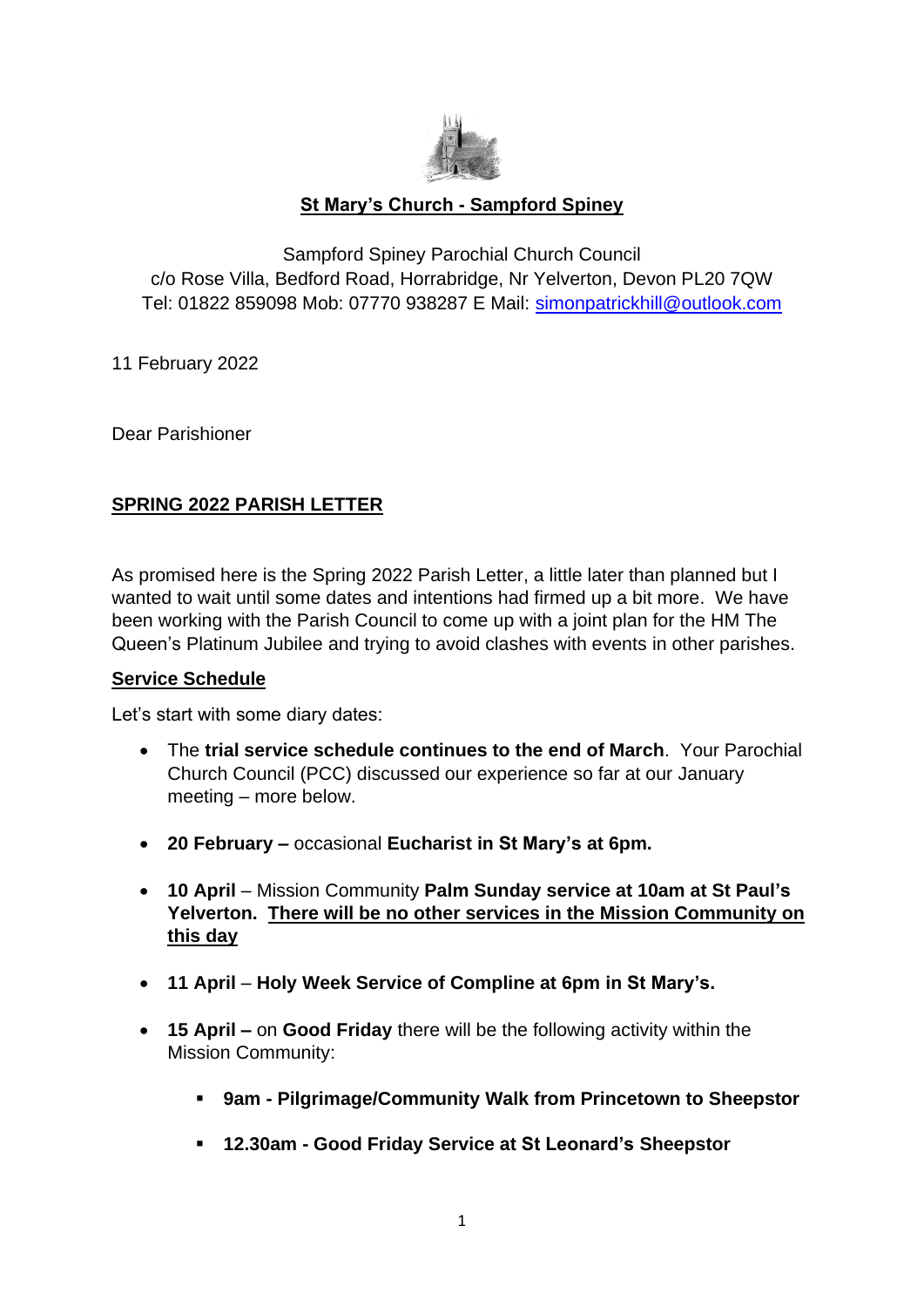- **1.15pm - walk up Sheepstor with the cross followed by hot soup.**
- **17 April – Easter Sunday Eucharist at 9.15am in St Mary's.**

# **Annual PCC Open Meeting**

On **6 March we will hold our Annual PCC Open Meeting in the church after our 9.15am Morning Service**. All parishioners are invited as this meeting is designed to give you an opportunity to influence how your church is run. We have a number of statutory things to get through namely:

- Changes to Electoral Roll
- Draft Annual Report
- Draft Financial Statements
- Condition of the Fabric, Goods & Ornaments of the Church
- Report on activities of the Deanery Synod
- Note those offering themselves for election to the PCC at the Mission Community Annual Parochial Church Meeting on 6 April 2022 at 6pm in St Paul's Yelverton
- Note those willing to continue as Secretary and Treasurer to be approved at the Mission Community Annual Parochial Church Meeting on 6 April 2022 at 6pm in St Paul's Yelverton

The above agenda looks a bit daunting so don't be put off attending! The vast majority of it will have been drafted and reviewed prior to the meeting and we will be seeking only those points parishioners might feel we have missed.

In addition, we would like to have a **discussion about the future service pattern** so we can accurately represent your views when this is discussed at Mission Community Council Meetings. At its January Meeting your PCC had the following thoughts:

- Continue with 3 services per month (First/Second/Fourth Sundays) plus occasional services Midweek and on Third Sundays.
- Move to sung Eucharists whenever possible and vary the liturgy used e.g. occasional Order 2 instead of straight Book of Common Prayer.
- Continue to support 5<sup>th</sup> Sunday Mission Community services.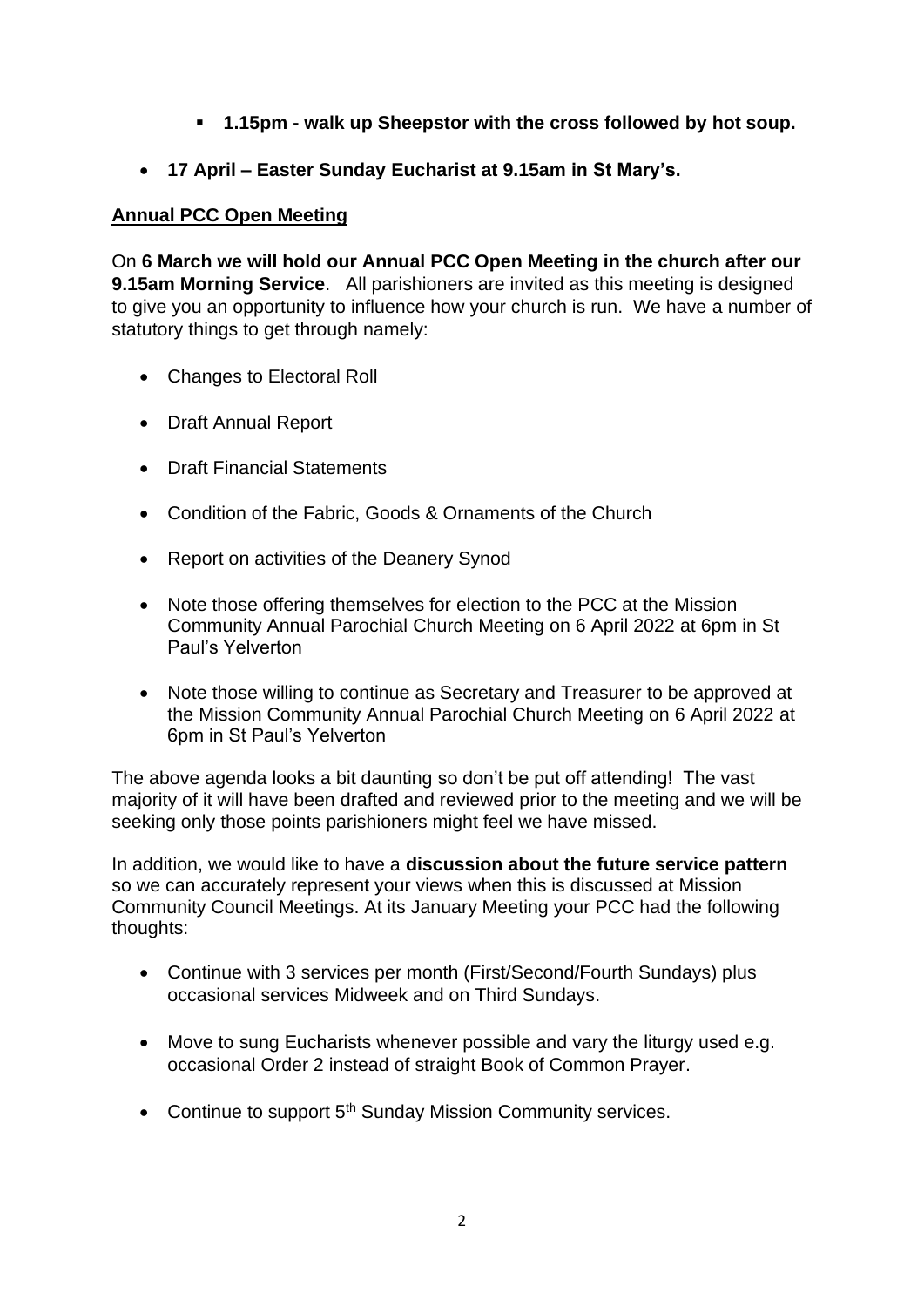• On First Sundays move to Morning Service in Winter and Evening Service in Summer and seek to vary the liturgy e.g. Evening Service could be Evensong, Compline or Evening Prayer etc

# **Events for 2022**

As you know we very much rely on our events to keep the church running and after two years of covid we need to repair our finances somewhat or at least arrest decline. So, working with the Parish Council (PC) in respect of HM The Queen's Platinum Jubilee Year, we intend to deliver the following:

- **11 May Coffee Morning** at Rose Villa, Bedford Road, Horrabridge for 10am to 12am.
- **2 June** lighting a **beacon on Pew Tor** as part of the national event at around 9pm as we did for HM The Queen's Diamond Jubilee and 90<sup>th</sup> birthday – refreshments will be available…!
- **4 June Platinum Jubilee Barbecue and Fete at Sampford Manor from 2 - 6pm.** A joint PC/PCC committee is already working on this – tickets will be £10 per person including barbecue and strawberries and cream. Licensed bar, music, games etc.
- **27 August – Sheepdog Trials** at Playing Field on Plasterdown.
- **4 November – Wine Tasting and Bangers & Mash** in the St Eustachius Parish Centre in Tavistock hosted by Charles Steevenson with an intriguing selection supplied by Sovereign Wines. As in previous years the ticket price will be £20 per head.
- **21 December Christmas Extravaganza** in St Mary's at 7pm; the welcome return of this mixture of carols and entertainment at which we will draw the Parish Christmas Raffle; as in previous years the ticket price will be £5 per head/children free.

The Barbecue/Wine Tasting/Christmas Extravaganza/Parish Raffle all rely on us all selling tickets in advance so I hope you will put your shoulders to the wheel at the appropriate times!

## **Finances**

As of today, we have c£16421 in the bank as compared to c£15816 when I last wrote in October – much of the increase resulted from the Parish Christmas Raffle which generated a £708 profit so many thanks to all those who contributed. I am happy to say that all the prizes remained within the parish! Clearly, the events programme above should help improve our financial position in 2022.

We have also received a generous donation of nearly £400 from a member of our congregation raised from selling objects at Drake Auctions. Interestingly they waive